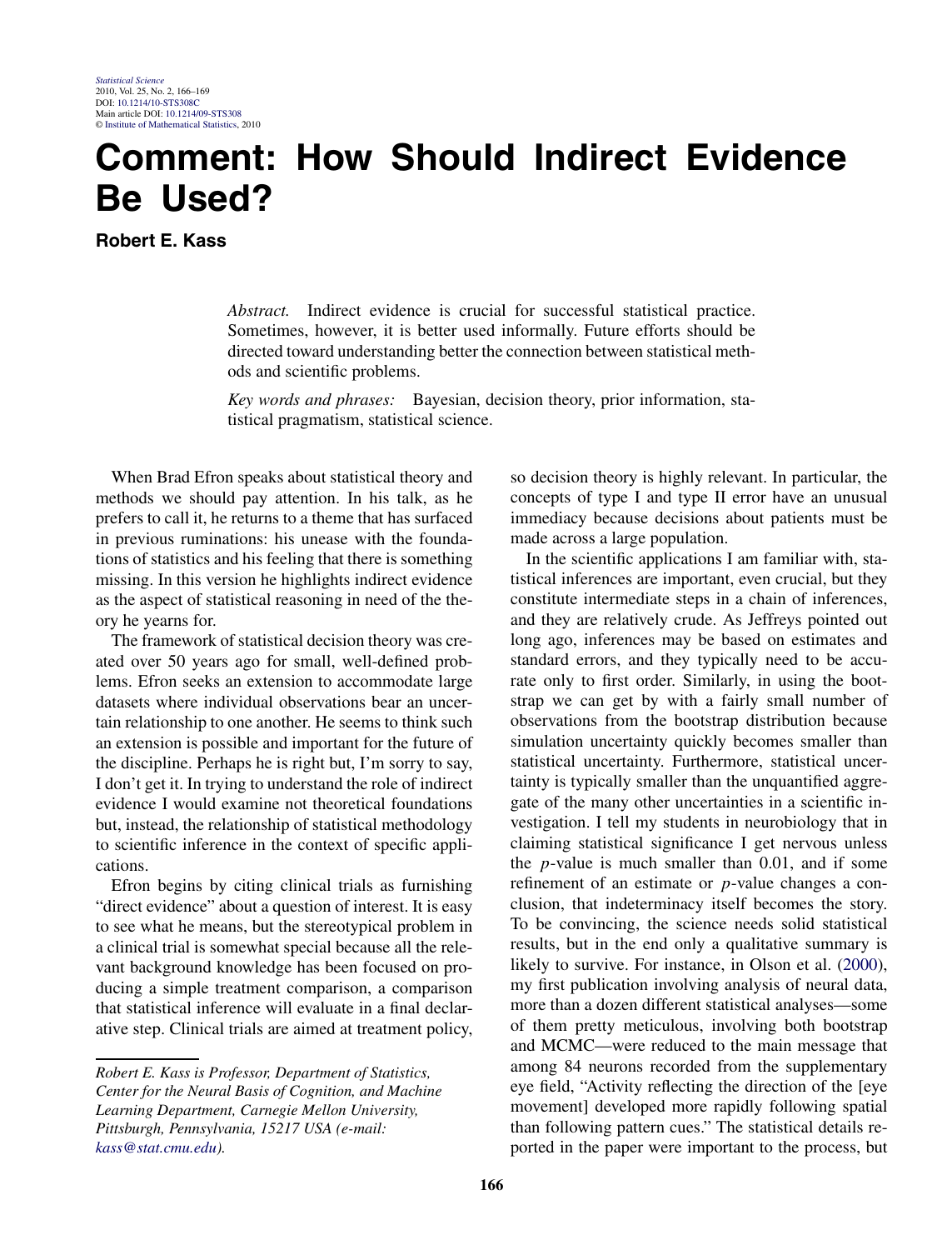not for the formulation of the basic finding. Such settings seem to me vastly different than that conceptualized by decision theory. In judging the role of statistical analysis within the general scientific enterprise, I prefer Fisher and Jeffreys to Neyman and Savage.

If science is such a loose and messy process, and inferences so rough and approximate, where does all the statistical effort go? In my view, Jeffreys got it right. State-of-the-art analyses may take months, but they usually come down to estimates and standard errors. The biggest news in the early 1990s was the development, understanding, and propagation of MCMC, which has had an enormous influence on statistical practice. The "Bayesian revolution," however, in my view, is a misnomer. The most important method in Bayesian inference is what Fisher called the method of maximum likelihood. Most of the time what those people running Markov chains are doing is, essentially, computing MLEs. The "revolution" is really a maximum likelihood/Bayesian synthesis based on EM and Gibbs sampling, and their generalizations. It has shown the power of the insights articulated by Fisher and Jeffreys. (With only a bit of a stretch Dirichlet processes and their relatives may be included as extensions of the basic ideas.) What has advanced over the years is the complexity of the problems we are able to attack, not the fundamental framework.

Data analytic methods comprise both data manipulation—including estimates and standard errors—and interpretation. Manipulation involves the mechanics of statistical inference, interpretation its logic. If I am reading him correctly, Efron seems to be concerned primarily with the latter. To exemplify the kind of "difficult new problems" he has in mind Efron uses a hypothetical issue in applying FDR to neuroimaging, half-brain versus whole-brain analysis. When fMRI first hit the scene, almost 20 years ago, a statistician told me of psychologists who were doing many thousands of voxel-wise *t*-tests simultaneously. The standard method was to line up the test statistics in ascending order of magnitude, or descending order of *p*-value, and to pick a threshold that gave them suitable results. In our statistician's näivety, we shook our heads with indignation. (I was so much older then *....*) Then FDR came along and provided precisely the same method of data manipulation, but furnished a new interpretation. And it is a wonderful interpretation, very helpful. I think we all appreciate it. However, as its chief accomplishment is to bless the procedure psychologists were already using (but feeling uncomfortable about, due to problems in controlling family-wise error rate), it is hardly surprising that they like it. I am not by any means an expert in neuroimaging, let alone in diffusion tensor imaging, but I am dubious about the scientific importance of half-brain versus whole brain FDR. I would guess the bigger issues involve connectivity across voxels and the hazards of warping brains from different individuals algorithmically so that their voxels are aligned. I should think a more pressing problem would be to devise within-subject expressions of uncertainty about white matter fibers in regions of potential interest, and a method of combining such things across subjects, within groups. (Apparently initial steps in getting local DTI uncertainy have been taken by Zhu et al., [2007,](#page-3-0) and by Efron's former student Armin Schwartzman, [2007,](#page-3-0) whom he cites.)

In picking on this example I should acknowledge that everyone who discusses statistical methods per se abstracts away from details of the scientific problem— Fisher and Jeffreys did so, too, and it is unavoidable. I just do not yet understand the logical difficulty Efron is concerned about. While I certainly agree that the use of indirect evidence is a major challenge, especially in dealing with large datasets, it seems to me that with the passage of time our existing logical frameworks are treating us remarkably well. Nor do I see any problem with being Bayesian in one analysis and frequentist in another, or even combining the two in a single swoop. The heyday of decision theory referenced by Efron occurred during a time that emphasized pure theory in many parts of academic life. Now we are in a much more utilitarian period and many of us are content to use whatever seems best suited for the task in front of us. As I have argued elsewhere (Kass, [2010\)](#page-2-0), I believe a straightforward philosophy I have called *statistical pragmatism* can incorporate both Bayesian and frequentist inference.

It is tempting to try to formalize the many aspects of direct and indirect evidence that must get weighed together, and it is possible to do so Bayesianly. Like Efron, however, I am wary. In Kass [\(1983\)](#page-2-0) I commented on a very nice, but ambitious paper by Du-Mouchel and Harris in which they used a Bayesian hierarchical model to combine evidence about cancer across species:

The Bayesian approach has its difficulties, for while it is surely desirable to express [knowledge] explicitly, in particular through models, it is often difficult to do so accurately. Lurking beside each analysis are the interrelated dangers of oversimplification, overstated precision, and neglect of beliefs other than the analyst's.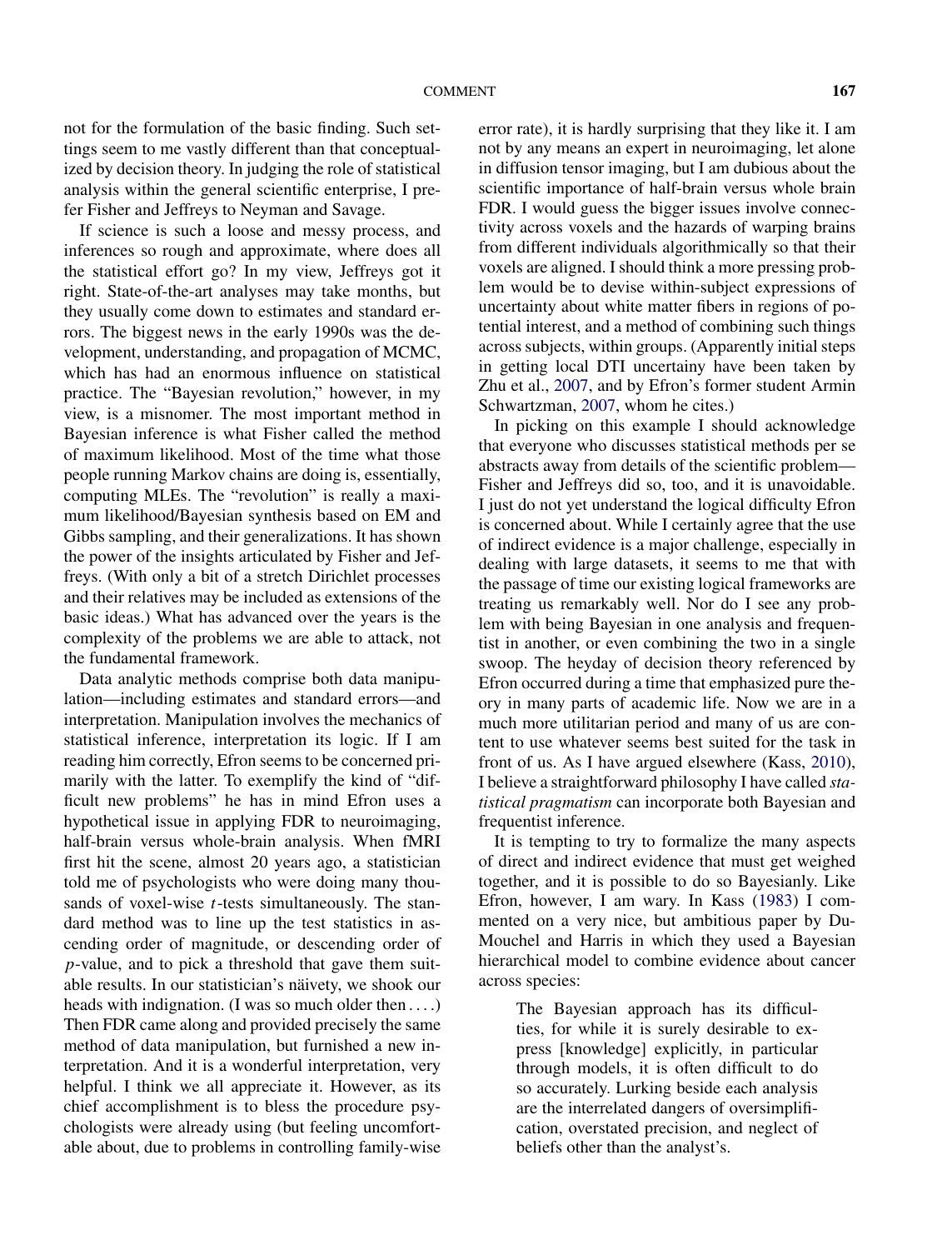<span id="page-2-0"></span>Where I may disagree with Efron is that I do not think it is likely to be fruiful to try some other formalization. The problem in such situations is not inadequacy of logic, but rather the unclear relevance of the related evidence. As I said in Kass (1983), I would not want to apply formal methods in the absence of pretty solid theoretical or empirical knowledge.

In tackling the complexities of real-life science, reallife clinical trials, or real-life policy decisions, statisticians can bring unique insight based on statistical expertise combined with nontrivial experience in the substantive area. They then exercise good sense as they go along. My statistical bioinformatics colleague Kathryn Roeder put this well recently when she told me, "I violate type I error all the time. And do you know why? I actually want *to find* those genes!" As Emery Brown and I emphasized in a recent article (Brown and Kass, 2009), this requires new attitudes about training. It also requires an altered notion of our relationship to our collaborators: as Brown and I said, we should put to rest their characterization (used here by Efron) as "clients" and, instead, agree to share responsibility for all aspects of scientific inference—not just statistical ones. In attempting to understand the anatomical basis of dyslexia, of course it matters which part of the brain we focus on, but the choice can not be made in terms of abstract statistical arguments. It should result from closely-knit statistical, neuroimaging, neuroanatomical, and psychological judgment.

Now, I am pretty confident that Efron will agree about this. I bring it up because we judge statistical methods by the two rather different standards of theoretical performance (evaluated either by mathematics or by simulation studies) and apparent effectiveness in answering an applied question. I find it impossible to think about either one without considering the other, and failure on either front serves to veto further contemplation.

I understand Efron's "indirect evidence" to include anything that could, in principle, be used to help formulate a prior for a Bayesian analysis. My impulse is to come at indirect evidence from an applied perspective, and I think an uneasiness much like Efron's motivated me in 1990 to begin organizing the workshop series *Case Studies in Bayesian Statistics*. I had the lofty goal of identifying and describing key steps in using scientific and technological knowledge to build good Bayesian models and priors, so as to help turn the art of Bayesian statistical practice into a science. The idea was to gain understanding of statistical effectiveness by examining methods carefully in an applied context, and I pointed to Mosteller and Wallace [\(1964\)](#page-3-0) as the archetype. However, I must admit that while the workshops have been very successful as meetings, they never made much progress on the big agenda. The reason was simply that the audience was too diverse scientifically, so that speakers could not get very far into the details of connecting statistics to science that I originally had in mind. In 2002 Emery Brown and I began a series of meetings *Statistical Analysis of Neural Data* which are broader statistically but, due to their narrower scientific focus, may actually be more successful in providing material for learning about statistical methods.

I have been negative about comprehensive Bayesian analyses, yet I have spent much time and effort trying to understand and promote Bayesian methods. In many circumstances Bayesian methods are great, and very hard to beat. The nonparametric regression method BARS, for example (DiMatteo, Genovese and Kass, 2001), began with existing frequentist and Bayesian results on free-knot splines and used reversible-jump MCMC to great advantage; it was difficult to code properly and takes a long time to run on even modestly sized datasets, but I have not seen another general method produce smaller mean-squared error and more accurate coverage probabilities, and I would be surprised to find an alternative that works much better for the problem we designed BARS to solve, namely Poisson regression with smoothly varying means, which is suitable for fitting neural firing rate intensity functions. BARS illustrates a general truism: we may expect Bayes to work well if there is solid knowledge about the problem that can lead to useful formalization, if one is willing to spend the time it takes to be careful, and if one has the computing resources to get the job done. These are big "ifs." The challenge of indirect evidence is to figure out when they are satisfied.

## **ACKNOWLEDGMENT**

This work was supported in part by NIH Grant MH064537.

## REFERENCES

- BROWN, E. N. and KASS, R. E. (2009). What is statistics? (With discussion). *Amer. Statist.* **63** 105–110.
- DIMATTEO, I., GENOVESE, C. R. and KASS, R. E. (2001). Bayesian curve-fitting with free-knot splines. *Biometrika* **88** 1055–1071. [MR1872219](http://www.ams.org/mathscinet-getitem?mr=1872219)
- KASS, R. E. (1983). Comment on DuMouchel and Harris. *J. Amer. Statist. Assoc.* **78** 312–313. [MR0711105](http://www.ams.org/mathscinet-getitem?mr=0711105)
- KASS, R. E. (2010). Statistical inference: The big picture. *Statist. Sci.* To appear.